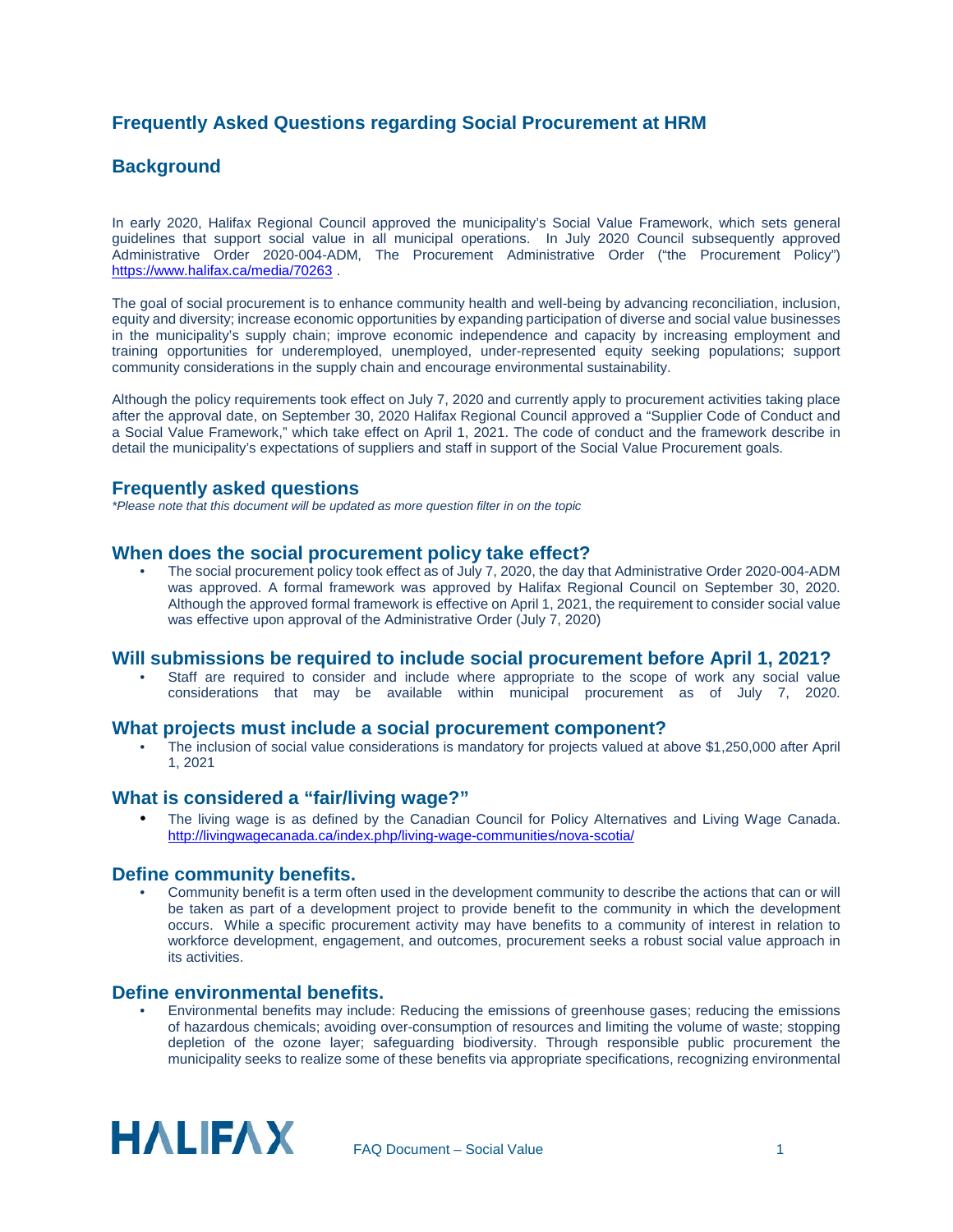certification organizations such as LEED, EPeat and FSC/Ecologo/etc., and other environmentally friendly opportunities throughout the lifecycle of its purchases.

### **What is "socially responsible production?"**

Socially responsible production is the appropriate management of the social, environmental and economic effects of production in a responsible fashion and in line with public expectations throughout the manufacturing life cycle. In general terms social responsibility is part of a company's approach to corporate governance and often touches every part of the business—operations, human resources, manufacturing, supply chain, health and safety, and more.

## **What would be considered normal health and safety practices? What does it mean to have "advanced" health and safety practices?**

• Normal health and safety practices meet the minimum legislated workplace health and safety requirements in the bidder's jurisdiction. Advanced practices are those practices that exceed those requirements. This could include things like offering non-mandatory safety training, offering mental health seminars and/or counselling, having a non-legislated health and safety committee, provision of an Employee and Family Assistance program, paying or co-paying for non-legislated health benefits and group life insurance.

#### **What qualifies a supplier as "diverse?"**

• A diverse supplier may be certified by a third party as being "diverse". Such third parties in Canada include organizations such as: the Canadian Aboriginal and Minority Supplier Council (CAMSC), Canadian Council for Aboriginal Business; (CCAB), Canadian Gay & Lesbian Chamber of Commerce (CGLCC); and WBE Canada. The municipality may also include female-owned businesses, African Nova Scotia owned businesses, First Nations owned businesses and other considerations when applying its diversity lens.

#### **Will diverse suppliers be given preferential treatment during the bidding process?**

The policy requires that staff provide diverse suppliers with the opportunity to bid by providing increased accessibility to the bidding process. The municipality's goal is to provide equal opportunity to all vendors and does not provide preferential treatment to any suppliers. All bidders and proponents must meet the specifications of a solicitation and provide competitive pricing and value.

### **Are any projects exempt from including a social procurement component?**

• Not all projects will include a social value component. Social value will be included where appropriate to the project and the scope of work. If social value considerations are not included in a solicitation either as a mandatory or evaluable requirement, then the submissions do not need to include it. It is municipal staff's responsibility to consider and include social value requirements in a manner that reflects the opportunities and constraints on the project.

### **Are submissions that include a social procurement component more likely to be selected?**

• In tender and quotation processes, any social value considerations if required will be mandatory. In Request for Proposals (RFPs), non-mandatory social value considerations where included will be evaluated and be included as one component of the proposal evaluation process.

#### **Does social procurement supersede price during the evaluation process or must the municipality still select the lowest bid?**

The Procurement Policy <https://www.halifax.ca/media/70263> requires staff to recommend the best value bid or proposal for award. Best value is the best combination of total cost of ownership including quality, economic sustainability, environmental sustainability and social sustainability. All of these factors play a role in the selection process, and not just price alone.